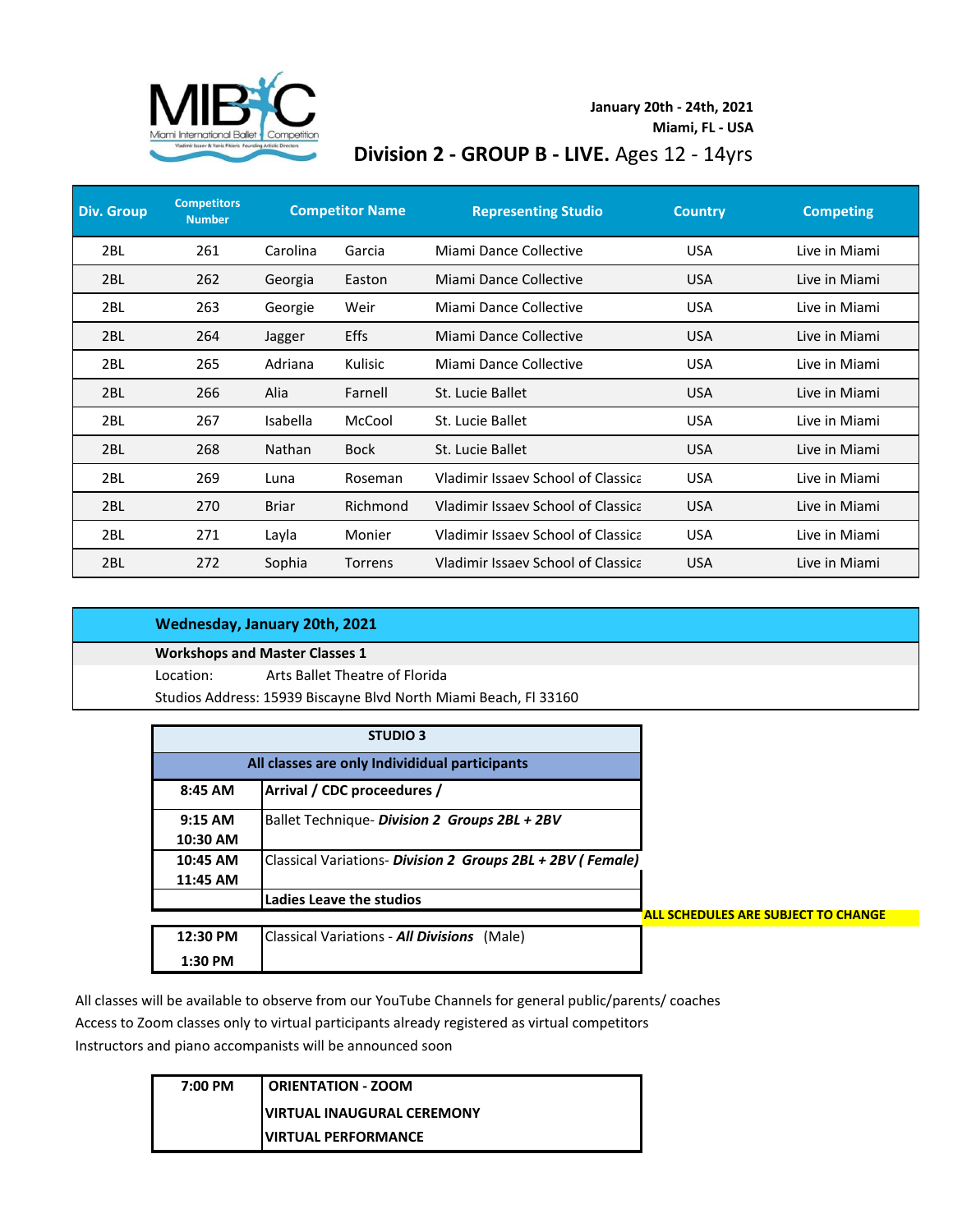### **Thursday, January 21th, 2021**

#### **Workshops and Master Classes 2**

Location: Arts Ballet Theatre of Florida Studios Address: 15939 Biscayne Blvd North Miami Beach, Fl 33160

|            | <b>STUDIO 2</b>                                  |
|------------|--------------------------------------------------|
| 8:45 AM    | Arrival / CDC proceedures /                      |
| $9:15$ AM  | Contemporary Class - Division 2 Groups 2BL + 2BV |
| $10:15$ AM |                                                  |

#### **Leave the studios**

# **2021 MIBC - COMPETITION**

**Julius Littman North Miami Beach Theater**

Address: 17011 NE 19th Avenue, North Miami Beach, Fl 33161

| NOT OPEN TO THE PUBLIC/NOT LIVE-STREAMED |                                              |  |
|------------------------------------------|----------------------------------------------|--|
| 3:05 PM                                  | Division 2BL - Live from Miami               |  |
| to                                       | Space/rehearsal time for Classical Variation |  |
| $3:35$ PM                                |                                              |  |

| <b>IVE STREAMED</b> |                                          |
|---------------------|------------------------------------------|
| $3:36$ PM           | Competition begins for                   |
| to                  | Division 2 - Group 2BL - Live from Miami |
| $4:10$ PM           | <b>Classical Variation</b>               |

|           | Friday, January 22th, 2021                                       |
|-----------|------------------------------------------------------------------|
|           | <b>Workshops and Master Classes 3</b>                            |
| Location: | Arts Ballet Theatre of Florida                                   |
|           | Studios Address: 15939 Biscayne Blvd North Miami Beach, FJ 33160 |

|            | <b>STUDIO 3</b>                                             |
|------------|-------------------------------------------------------------|
| 10:00 AM   | Arrival / CDC proceedures /                                 |
| $10:15$ AM | Ballet Technique - Division 2 Groups 2BL + 2BV              |
| 11:15 AM   |                                                             |
| 11:30 AM   | Classical Variations - Division 2 Groups 2BL + 2BV (Female) |
| 12:30 PM   |                                                             |
|            | Leave the studios                                           |